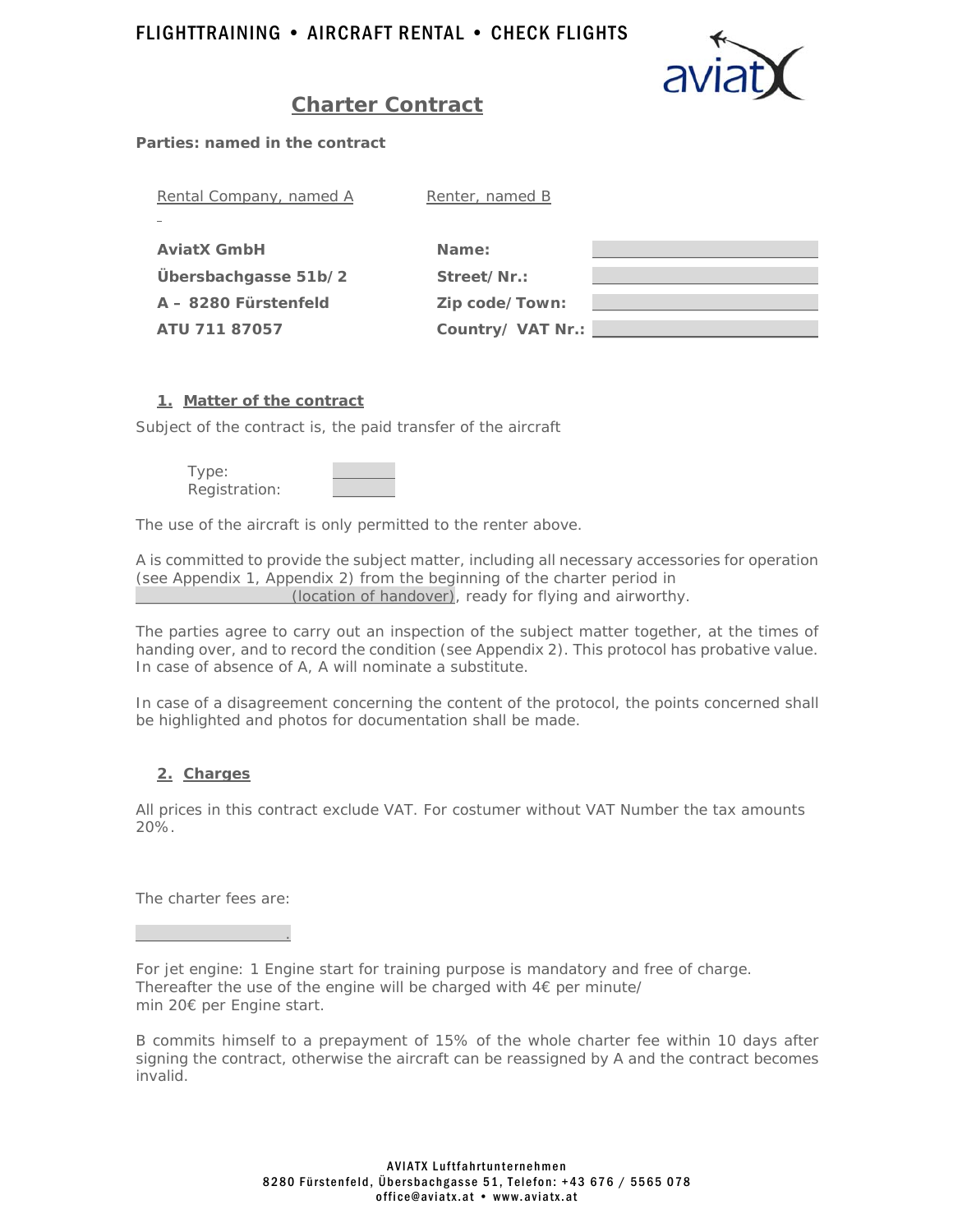

Payment Table

| Charter sum | 15% prepayment    | 10 days after signing the<br>contract        |
|-------------|-------------------|----------------------------------------------|
|             | 85%               | 3 month before $1st$ renting<br>dav          |
| Deposit     | 5000€ excl.MwSt   | Before Handover                              |
|             | Return of deposit | After return of the glider<br>without damage |

## **Cancellation of confirmed order by B:**

In case of cancellation of a confirmed rental, B is obliged to cancel at least 3 months before the first rental day.

In this case, A will refund all payments for this business to B, except the amount of 15% prepayment.

If the contract is cancelled by B within 3 months before the first rental day, the full rental fee becomes due, unless B proves that A could have rented out the subject matter to someone else in the given period.

#### **Cancellation of confirmed order by A:**

A may cancel the contract only if the glider is in unairworthy condition due to accident of previous renters, or there is any sign that B makes false statements in the contract and B is unreliable.

In this case A will refund all payments for B.

B agrees to transfer a security deposit of  $\epsilon$  5.000, -, latest at handover, and return the subject matter after the rental period to A in equivalent condition. The deposit will be refunded immediately, if the subject matter is passed back without deficiencies according Hand over Protocol.

> \*Note: A will charge 60€/hour for cleaning and maintenance if the glider + trailer is not in proper condition during return.

Any costs for fuel,electricity and oxygen have to be taken by B.

Rental period begins:

and ends:

For this period of days, the total charter fee is:

Please transfer the appropriate amounts to the following account:

| Account holder name: | AviatX GmbH                |
|----------------------|----------------------------|
| Bank:                | Raiffeisenbank Fürstenfeld |
| SWIFT(BIC):          | RZSTAT2G077                |
| IBAN :               | AT07 3807 7000 0006 4923   |

AVIATX Luftfahrtunternehmen 8280 Fürstenfeld, Übersbachgasse 51, Telefon: +43 676 / 5565 078 office@aviatx.at • www.aviatx.at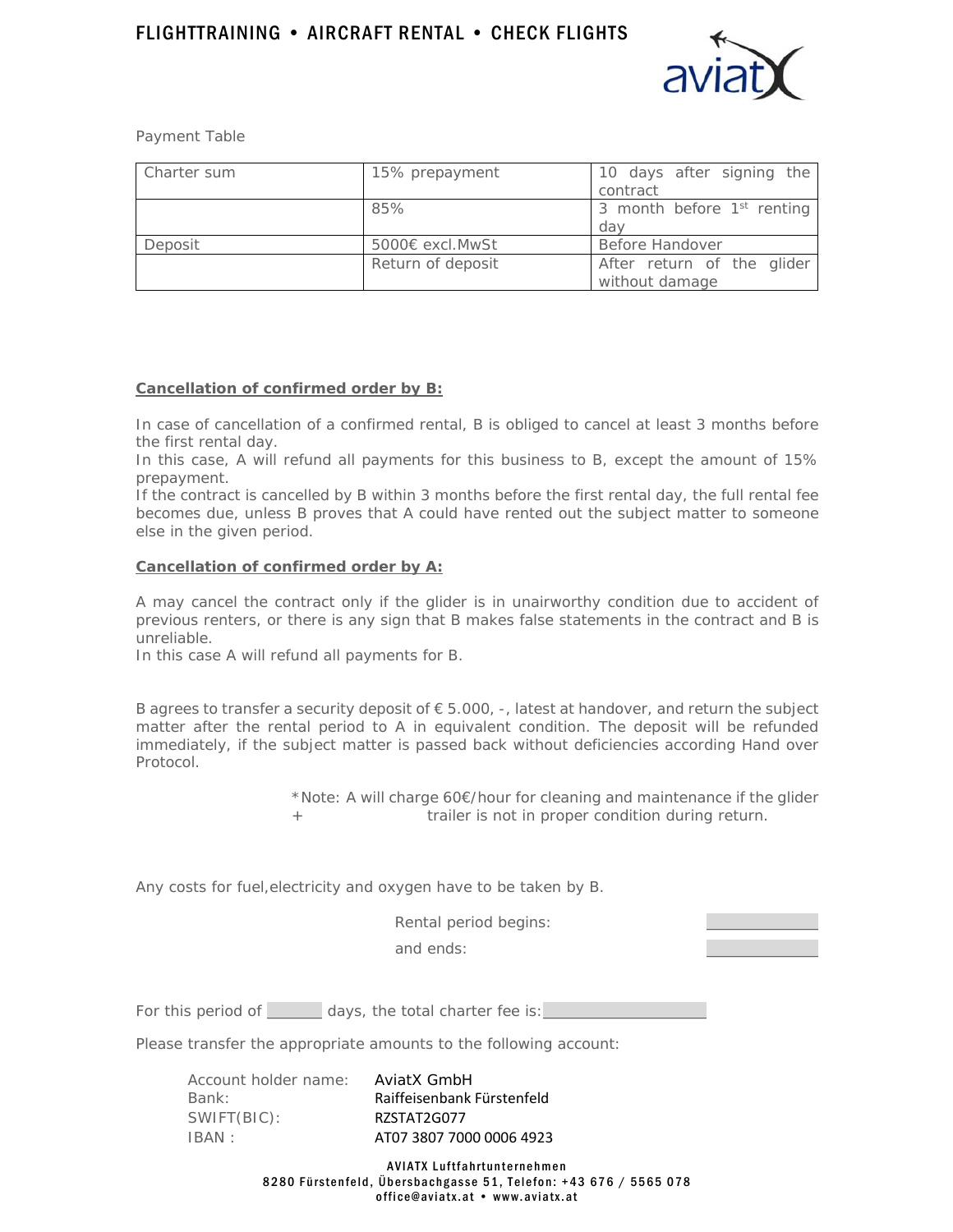

## **3. Flight Authorization / Provisions**

B confirms to be holder of a valid glider pilot license, a valid medical as well as a valid rating (launch type) for this aircraft (D-registered). He further commits, not to leave the subject matter to third parties.

B has a total flight experience of at least 300 hours on gliders, including 50 hours within the last 12 months before the charter period, or 50 hours of flight time on a similar type (all experience as pilot in command). If aforementioned limits concerning launches and hours are not fulfilled, a briefing is mandatory. In case of doubt a check flight may be required.

B commits himself to treat the subject matter carefully, and to operate it in accordance with the valid Manufacturer's Flight Operations Manual as well as in compliance with the applicable Aviation Regulations or possible other legal or regulatory requirements. B is always pilot in command.

B confirms that the person and the vehicle towing the trailer have a valid license/permission to do so. The maximum permissible mass of the trailer is  $\frac{1}{\log n}$ 

B is responsible for complying with the applicable national law of the states where the glider is operated. We particularly point out that this glider is not equipped with an ELT. Therefor it is only permitted in certain states (e.g. Austria) to be operated in the vicinity of an airfield.

B is responsible for assessing and maintaining airworthiness of the aircraft during the entire charter period.

### **4. Insurance / Damage**

A declares that the subject matter is insured against third party liability risks with a statutory coverage. A further explains that an insurance on hull exists. The amount of retention is 5000€. These insurances remain valid during the rental period.

In case of damage, B will reimburse A all incurred costs not covered by the insurance, such as the deductible, the no-claims bonus and the additional premium of the comprehensive insurance. In case of several renters sharing this contract, all of them are liable for all obligations under this contract jointly.

B commits himself to repair any damage not covered by insurance benefits, properly and professionally on his own expenses. In any case he is obliged to bring the subject matter in a condition equivalent to the condition at rental begin except wear by normal contractual use.

In case of substantiated reason to suspect that incorrect usage (on ground or in the air) of the subject matter (incorrect ground handling, hard landing, ground loop, gear up landing on grass or the like) led to a hidden damage, B commits himself to induce an inspection by expert and licensed personnel. B takes notice of the fact, that he will be called to account for possible consequential losses.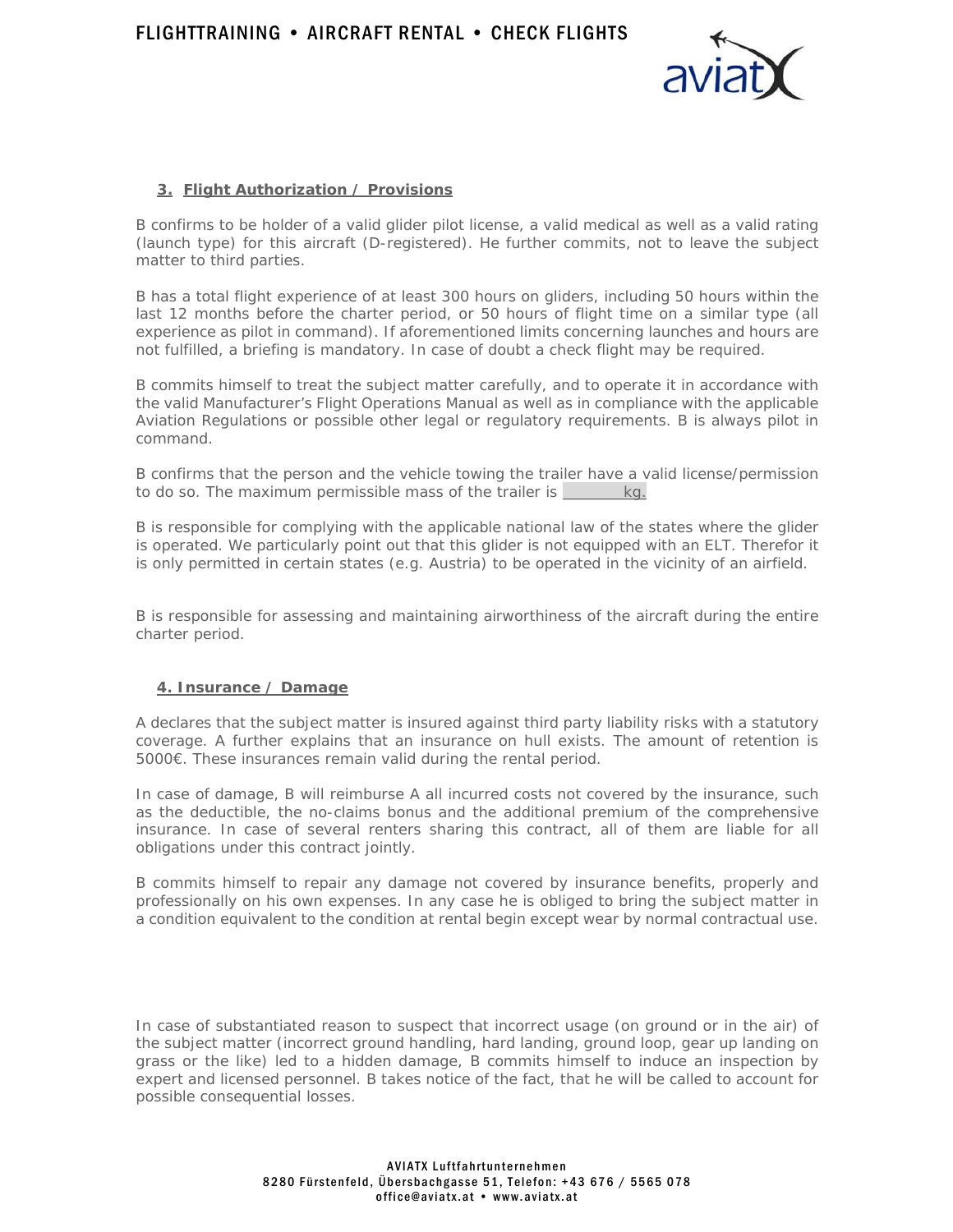# FLIGHTTRAINING • AIRCRAFT RENTAL • CHECK FLIGHTS



### **5. Refund / Repairs**

Should the return of the subject matter not be possible, for reasons falling within the responsibility of B, or A must retrieve the subject matter by himself or through his substitute, B has to take over the costs.

Should the handover of the subject matter not be possible, for reasons B is not responsible for, B is entitled to a refund of rental fees he already paid.

B declares already now that he will assert no further claims against A, except refund of possibly prepaid rental fees.

B agrees to comply with the appointed date due of the subject matter. B is informed about the fact that the aircraft might be rented out immediately afterwards. If B shouldn't comply with this stipulated return date, and A thereby incurs financial disadvantage, B is committed to balance it.

If any technical or other problems arise at the subject matter during the charter period, B is obliged to contact one of the given phone numbers +43676 55 65 078 (Stessl Martin) to report and coordinate the solution of the problem.

If B accepts a bid for a repair without approval of A, B grows no refund or compensation claim against A.

In case of an engine failure, it can be assumed that the subject matter is still usable as a glider. In this case the charter price is reduced by  $\epsilon$  50 per flying day with unusable engine. A right to cancel the contract cannot be derived from the fact that the engine is not usable during the rental period.

#### **6. Invalidity**

Should any provision of this contract be or become invalid, thereby the validity of the remaining provisions shall not be affected. The relevant invalid provision shall be replaced by a valid provision which meets the original economical intension at the best. The same applies, if the agreement should have a loophole.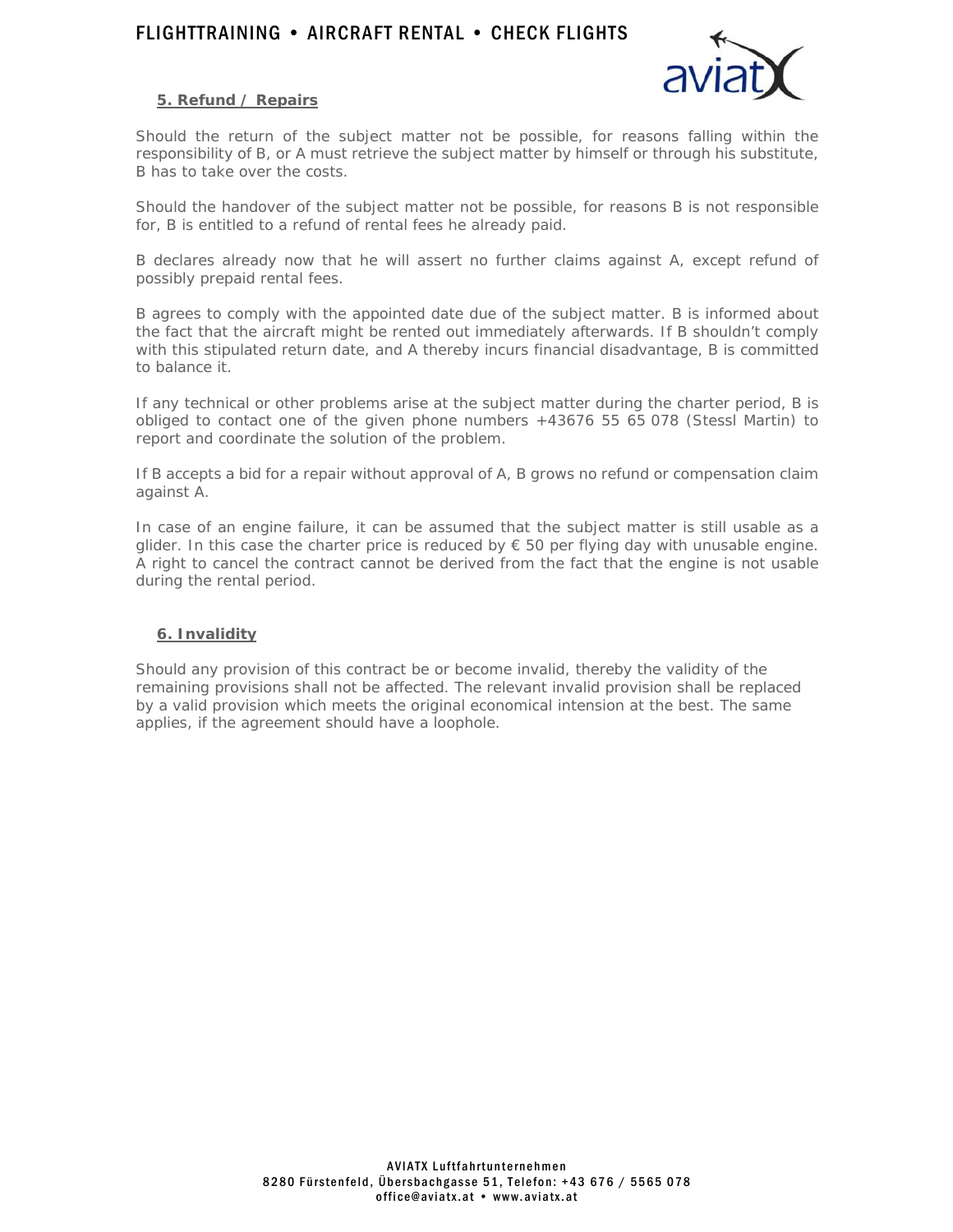# FLIGHTTRAINING • AIRCRAFT RENTAL • CHECK FLIGHTS

## **7. Technique / Remarks:**



- No drillings, bonding or suction cups (!!!) for mounting own devices (PDA).
- No connection of alien devices to instruments or the onboard electricity
- No adjustments at the engine.
- No parking outside without proper securing of the aircraft.
- No parking outside without using covers.

### **8. Other Agreements:**

## **9. Renter, personal details of pilot and copilot:**

|                                          | pilot: |
|------------------------------------------|--------|
| Glider pilot license nr.:                |        |
| Date of issue:                           |        |
| Valid until:                             |        |
| Medical valid until:                     |        |
| Gliding hours total:                     |        |
| Thereof 15/18m class:                    |        |
| Flying hours in mountains:               |        |
| Flying hours on the chartered or similar |        |
| type:                                    |        |
| Gliding hours last 24 months:            |        |
| Gliding hours last 12 months:            |        |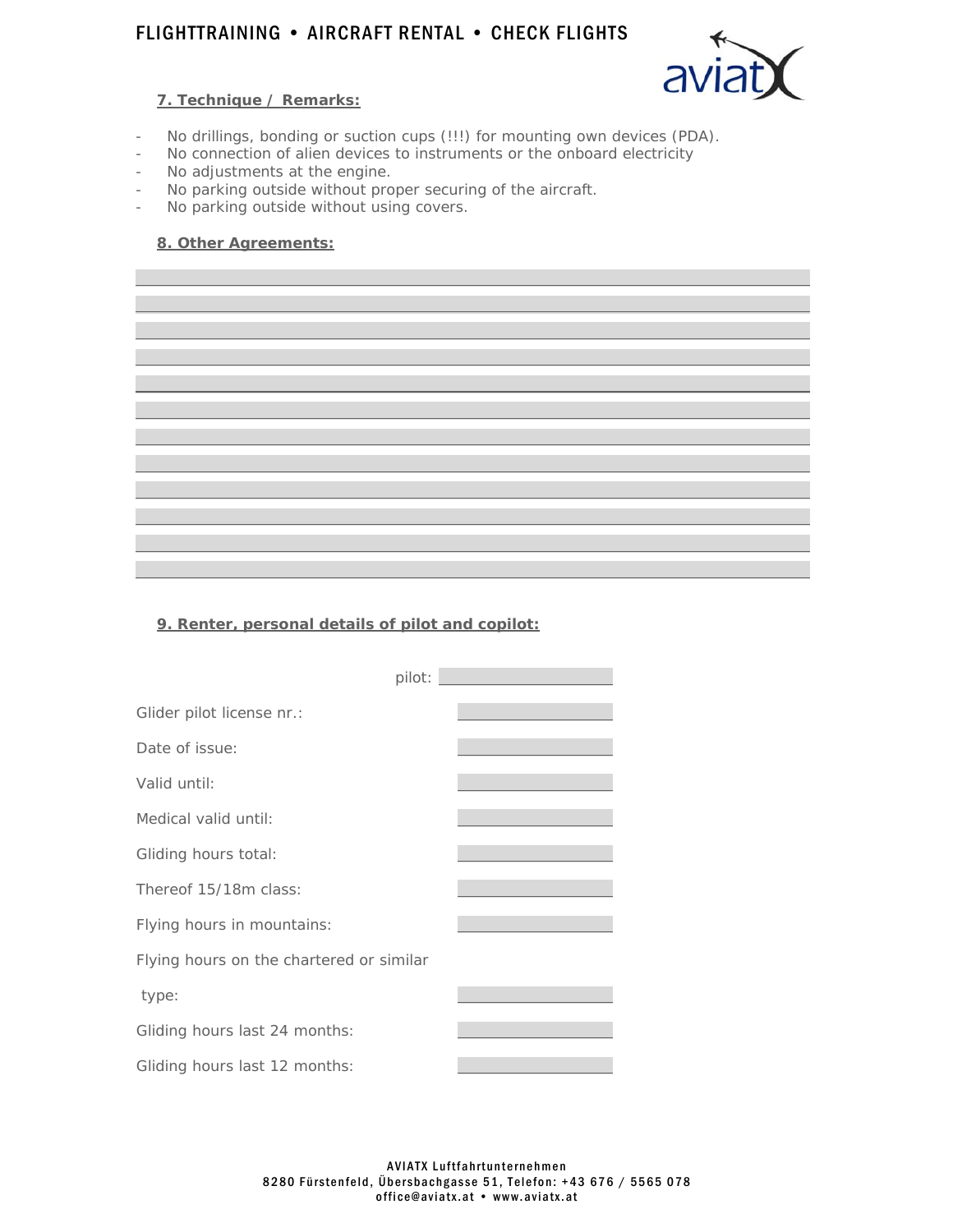# FLIGHTTRAINING • AIRCRAFT RENTAL • CHECK FLIGHTS



Was there any accidents in flying history/description

Please enclose a copy of the medical, the glider pilot license and your logbook (last 12 months)!

### **10 Final provisions:**

(1) No other agreements do exist between the parties. Changes and additional agreements to this contract must be made in written form and attached to this contract.

(2) Jurisdiction is Fürstenfeld.

(3) Disputes arising from this agreement will be governed solely by austrian law.

Location/date:

| Fürstenfeld, |  |
|--------------|--|
|--------------|--|

Signature renter B:

Signature rental company A: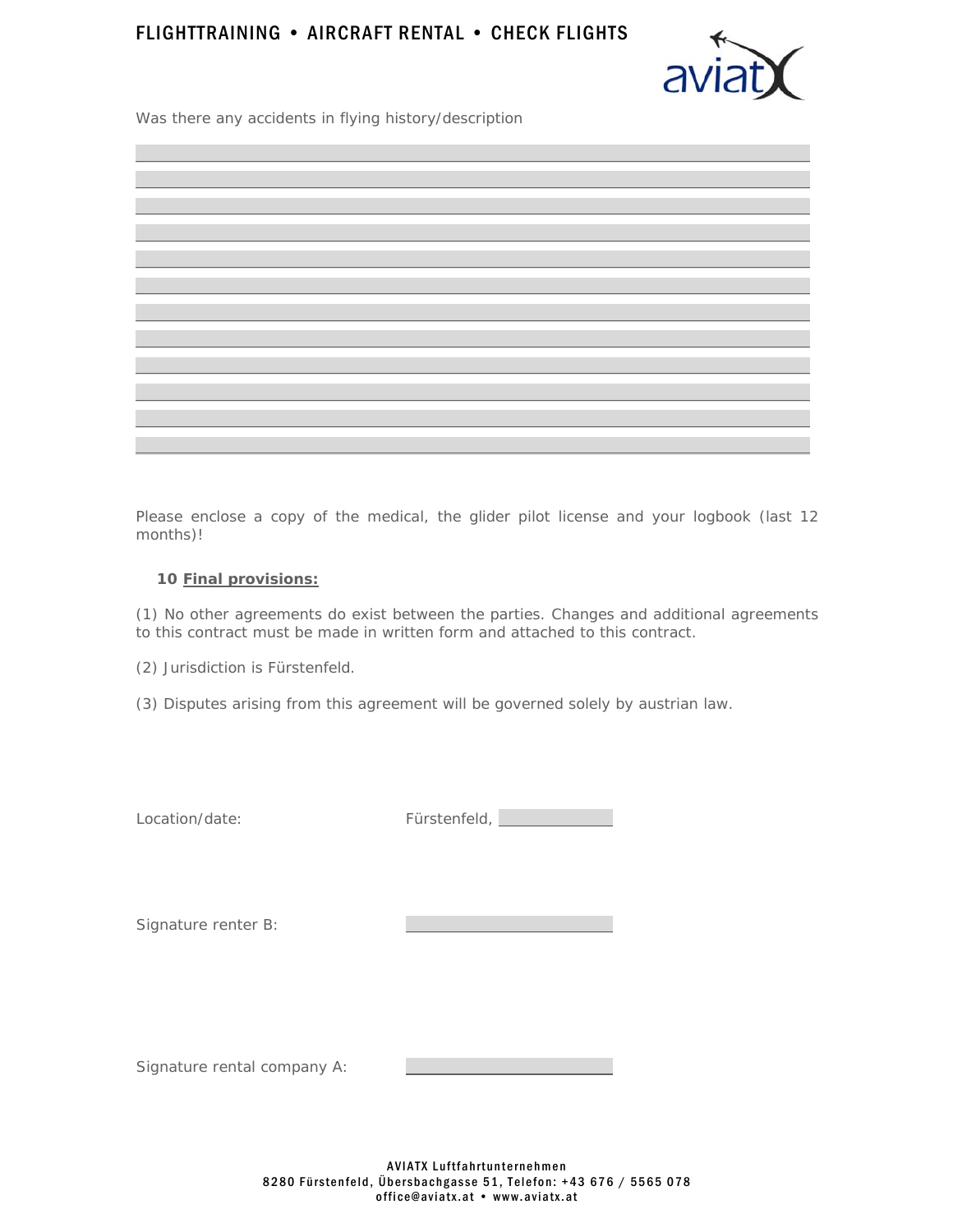| <b>Equipment List</b>              | Appendix 1 |    |        |         |
|------------------------------------|------------|----|--------|---------|
| Callsign: D-KSTM                   | date:      |    |        |         |
|                                    |            |    |        |         |
| Glider                             | nr.        |    | status | remarks |
|                                    |            | ok | nok    |         |
| fuselage with canopy               |            |    |        |         |
| left inner wing panel              |            |    |        |         |
| right inner wing panel             |            |    |        |         |
| left outer wing panel              |            |    |        |         |
| right outer wing panel             |            |    |        |         |
| main pin                           |            |    |        |         |
| main pin cover                     |            |    |        |         |
| tailplane                          |            |    |        |         |
| TE probe<br>Elevator bolt          |            |    |        |         |
| headset with mikrofon              |            |    |        |         |
|                                    |            |    |        |         |
| bugwiper                           |            |    |        |         |
|                                    |            |    |        |         |
| Cobra trailer                      | nr.        |    | status | remarks |
|                                    |            | ok | nok    |         |
|                                    |            |    |        |         |
|                                    |            |    |        |         |
|                                    |            |    |        |         |
| spare wheel                        |            |    |        |         |
| hand crank                         |            |    |        |         |
| ramp extension for tailwheel       |            |    |        |         |
| key for trailer                    |            |    |        |         |
| first aid kid                      |            |    |        |         |
| trailer documents                  |            |    |        |         |
| wing wheel                         |            |    |        |         |
| tow bar with tail lifting device   |            |    |        |         |
| tail dolly                         |            |    |        |         |
| Gummi shoes                        |            |    |        |         |
| 18m tips water filling house       |            |    |        |         |
| rigging handle left                |            |    |        |         |
| rigging handle right               |            |    |        |         |
| wing stand                         |            |    |        |         |
| flap lock                          |            |    |        |         |
| water sprayer tail tank refuelling |            |    |        |         |
| 3/4 inch gardena conector          |            |    |        |         |
|                                    |            |    |        |         |
|                                    |            |    |        |         |
|                                    |            |    |        |         |
|                                    |            |    |        |         |

.....................................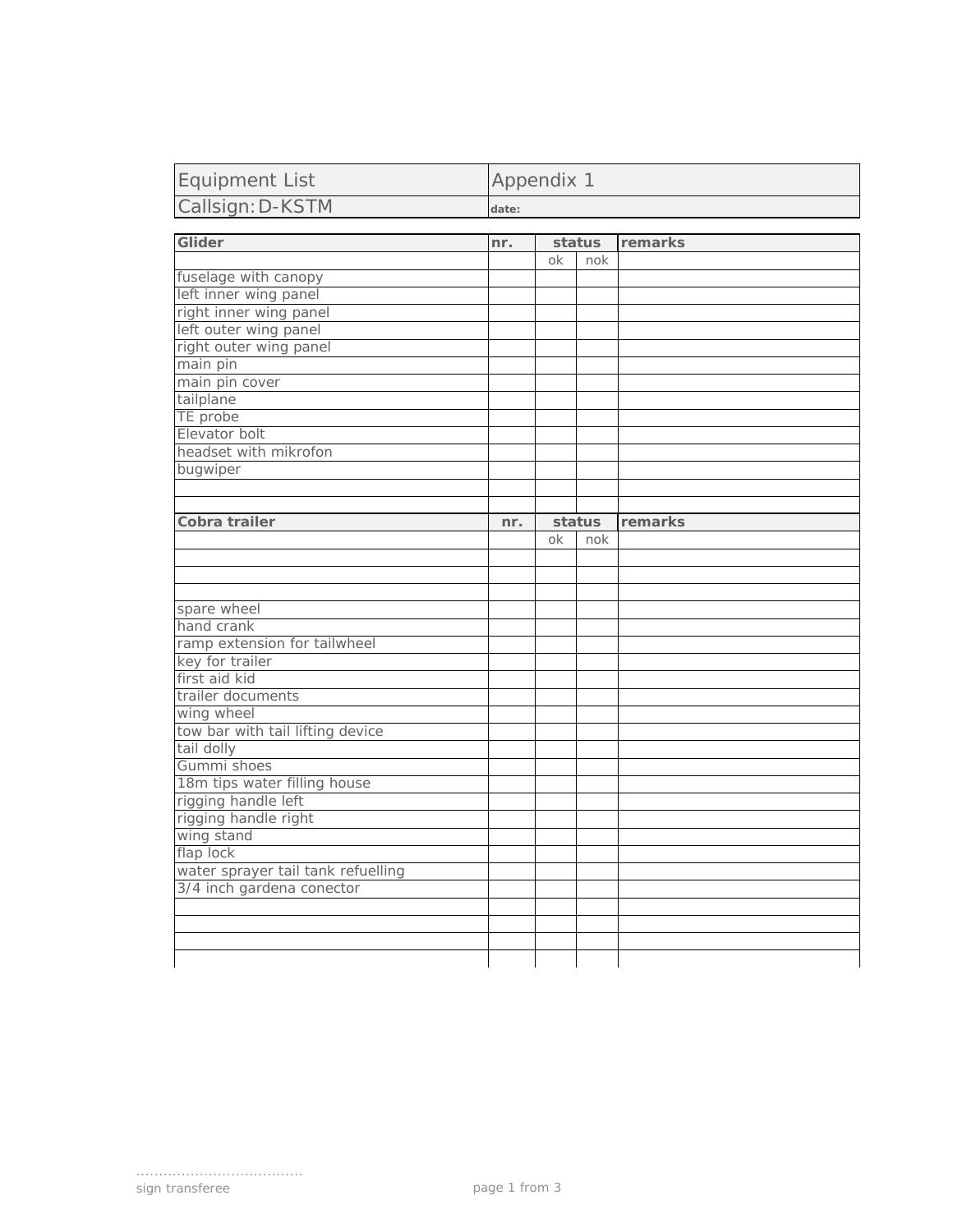| <b>Equipment List</b> | Appendix 1 |
|-----------------------|------------|
| Callsign: D-KSTM      | date:      |

| Parachute                             | nr. |    | status | remarks |
|---------------------------------------|-----|----|--------|---------|
|                                       |     | оk | nok    |         |
|                                       |     |    |        |         |
|                                       |     |    |        |         |
| National 425                          |     |    |        |         |
| bag                                   |     |    |        |         |
|                                       |     |    |        |         |
| <b>Covers</b>                         | nr. |    | status | remarks |
|                                       |     | ok | nok    |         |
| left wing inner and outer part        |     |    |        |         |
| right wing inner and outer part       |     |    |        |         |
| tailplane                             |     |    |        |         |
| rear fuselage and vertical stabilizer |     |    |        |         |
| forward fuselage with canopy          |     |    |        |         |
| bag                                   |     |    |        |         |
|                                       |     |    |        |         |
| flexible canopy cover                 |     |    |        |         |
|                                       |     |    |        |         |
| <b>Other accessories</b>              | nr. |    | status | remark  |
|                                       |     | оk | nok    |         |
| fuel canister                         |     |    |        |         |
| refuelling hose                       |     |    |        |         |
|                                       |     |    |        |         |
| battery charger                       |     |    |        |         |
| charging cable                        |     |    |        |         |
| cockpit seal                          |     |    |        |         |
| zick zack band                        |     |    |        |         |
| addidional water filling cap          |     |    |        |         |
| cable drum                            |     |    |        |         |
|                                       |     |    |        |         |
| tie down straps                       |     |    |        |         |
| tie down pegs                         |     |    |        |         |
| bug cleaning pad                      |     |    |        |         |
| aquatec cloth (chamois)               |     |    |        |         |
| bucket                                |     |    |        |         |
| dissolvent for cleaning               |     |    |        |         |
| polish & cloth                        |     |    |        |         |
| paper towels                          |     |    |        |         |
| tape                                  |     |    |        |         |
| grease                                |     |    |        |         |
|                                       |     |    |        |         |
| water-meter                           |     |    |        |         |
| 1/2, 3/4 inch water-hose gardena      |     |    |        |         |
|                                       |     |    |        |         |
|                                       |     |    |        |         |
|                                       |     |    |        |         |
|                                       |     |    |        |         |

.....................................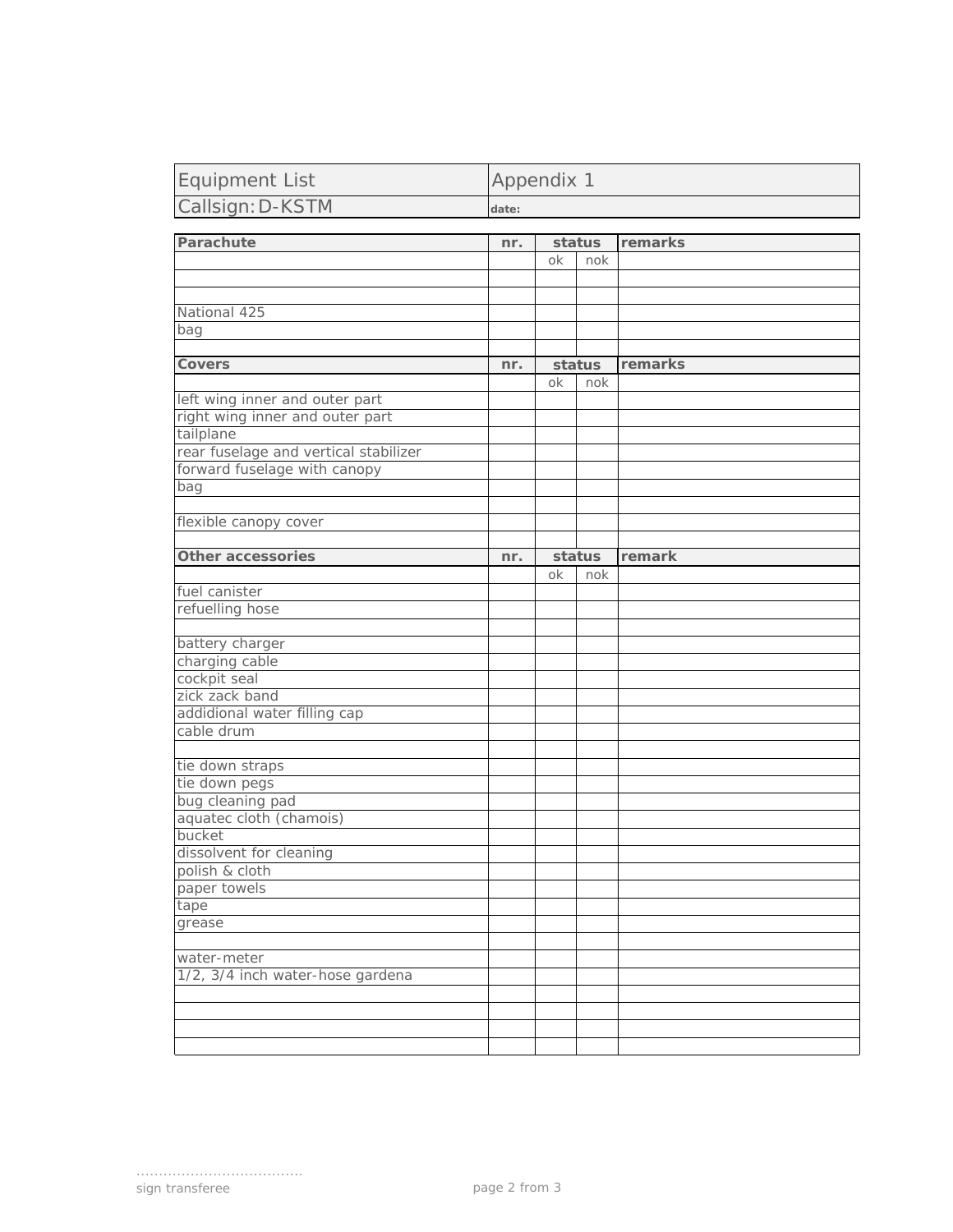| <b>Equipment List</b>              | Appendix 1 |    |        |        |
|------------------------------------|------------|----|--------|--------|
| Callsign: D-KSTM                   | date:      |    |        |        |
|                                    |            |    |        |        |
|                                    |            |    |        |        |
|                                    |            |    |        |        |
| box grey (high)                    |            |    |        |        |
| box grey (low)                     |            |    |        |        |
|                                    |            |    |        |        |
|                                    |            |    |        |        |
| <b>Documents</b>                   | nr.        |    | status | remark |
|                                    |            | ok | nok    |        |
|                                    |            |    |        |        |
| Flight Manual english              |            |    |        |        |
| <b>Insurance Certificate</b>       |            |    |        |        |
| Certificate of Airworthiness       |            |    |        |        |
| Airworthiness Review Certificate   |            |    |        |        |
| Certificate of Registration        |            |    |        |        |
| Noise Certificate                  |            |    |        |        |
| <b>Aircraft Station Permission</b> |            |    |        |        |
| Logbook                            |            |    |        |        |
| Permit to Fly                      |            |    |        |        |
| Maintainance Manual                |            |    |        |        |
|                                    |            |    |        |        |
| contract                           |            |    |        |        |
| payment                            |            |    |        |        |
| permit to fly agreement            |            |    |        |        |
|                                    |            |    |        |        |
|                                    |            |    |        |        |
|                                    |            |    |        |        |
|                                    |            |    |        |        |
|                                    |            |    |        |        |
|                                    |            |    |        |        |